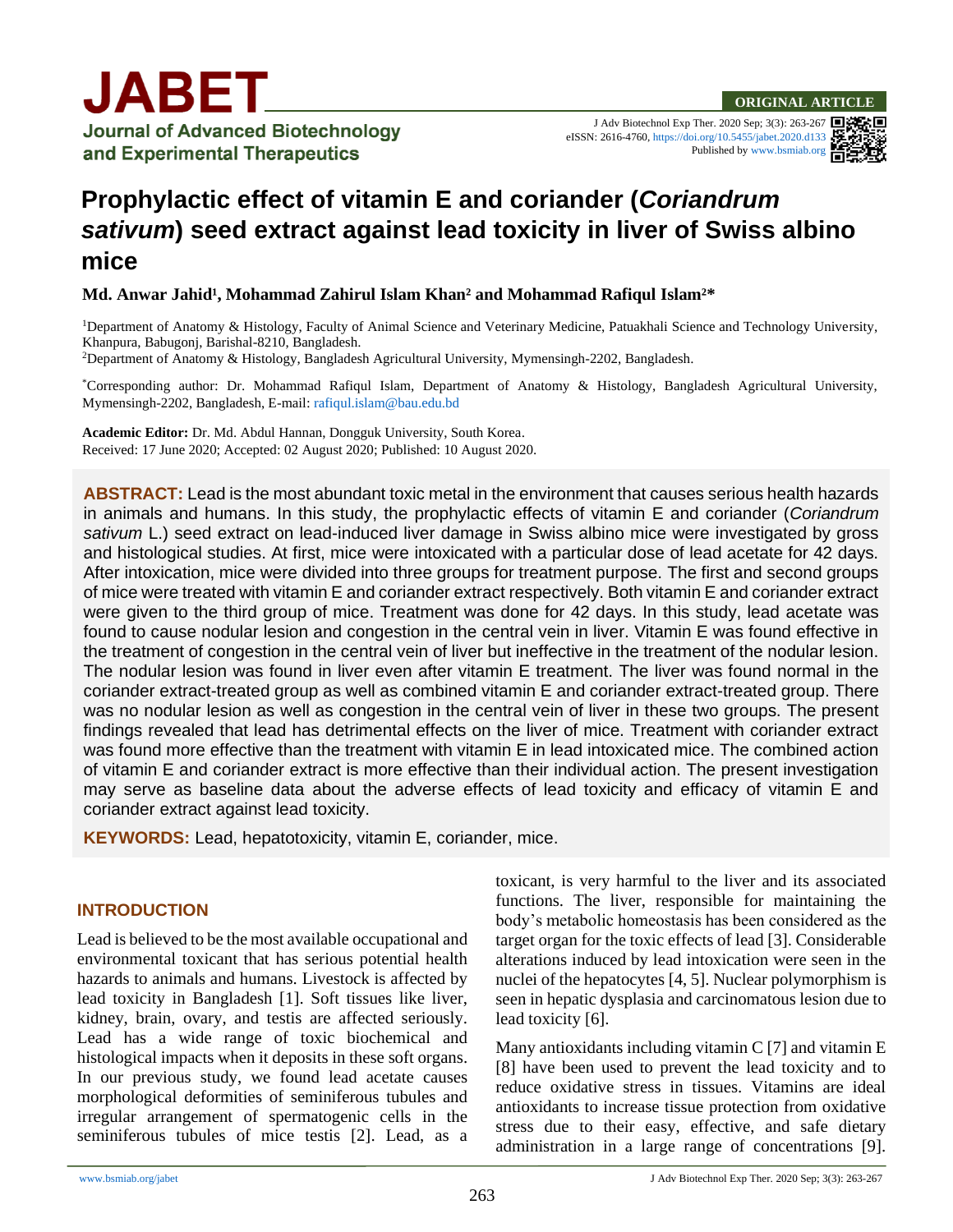Vitamin E exerts its action as a free radical scavenger, scavenging superoxide, [hydrogen peroxide](http://www.scialert.net/asci/result.php?searchin=Keywords&cat=&ascicat=ALL&Submit=Search&keyword=hydrogen+peroxide) **,** and hydroxyl radicals [10]. Vitamin E is believed to be an ideal antioxidant to increase tissue protection from oxidative stress [11].

The coriander seed is one of the most popular spices in the world. Coriander is also popular for its antioxidant properties. Properties of coriander as an antioxidant could be directly linked to both the scavenging function against reactive oxygen species and the elevation of antioxidant makeup. Coriander helps to remove harmful mineral residue such as lead and mercury from the body through the faces and urine. It also increases chloramphenicol acetyltransferase and salicylate dioxygenase functions, and glutathione content and decreases lipid peroxidation level in lead-induced mice tissues. It has been reported that the activities of antioxidant enzymes (glutathione peroxidase, catalase) increased, and the formation of lipid peroxides reduced in rats treated by coriander extracts [12].

The present study was designed to investigate the effects of lead toxicity on the liver of Swiss albino mice and possible prophylactic effects produced by vitamin E and extract of coriander seeds supplementation.

# **MATERIALS AND METHODS**

#### **Animals**

The study was conducted in the Department of Anatomy and Histology, Faculty of Veterinary Science, Bangladesh Agricultural University, Mymensingh-2202. The experimental Swiss albino mice (male) were collected from Department of Pharmacy, Jahangirnagar University, Dhaka. Collected mice were 6 weeks of age and about 25-28 grams at the time of collection. All mice were raised under confinement as an intensive system. Mice were kept in cages at room temperature. Water and feed were supplied *ad libitum* to the mice*.* All experimental protocols were approved by the Animal Welfare and Ethical Committee, Faculty of Veterinary Science, Bangladesh Agricultural University; Order no. AWEEC/BAU/2019 (4), Date: 12.03.2019.

# **Chemicals**

Lead (II) acetate trihydrate and Vitamin E were purchased from Merck (Darmstadt, Germany). Aqueous coriander extract was prepared in the Department of Pharmacology, Faculty of Veterinary Science, Bangladesh Agricultural University, Mymensingh. Coriander extract was prepared according to the procedure of previous research [13].

#### **Treatment**

Mice were divided into different groups according to the experimental design. At first, there were two groups-Group A: Control group (10 mice) and Group B: Lead intoxicated group (25 mice). Only feed and normal water were given to the control group. The lead intoxicated group was treated with 60 mg lead acetate per kg body weight every day orally for 6 weeks. After six weeks samples were collected from 5 mice of the control group and 5 mice of the intoxicated group. Remaining 5 mice of the control group were kept as a control for the next 6 weeks. Five mice of the intoxicated group were further intoxicated for the next 6 weeks. The other 15 mice of the intoxicated group were divided into three groups (C, D, and E) each having 5 mice. Group C was treated with 150 mg vitamin E (diluted in soya oil) per kg body weight every day orally for 6 weeks. Group D was treated with 300 mg coriander extract (diluted in distilled water) per kg body weight every day orally for 6 weeks. Group E was treated with both vitamin E (150 mg per kg body weight) and coriander extract (300 mg per kg body weight) in every day orally for 6 weeks. The doses of lead acetate, vitamin E, and coriander seed extract were selected on the basis of previous studies [13, 14]. After completion of the experiment, the liver was collected from all the mice of different groups.

#### **Gross and histology**

In the gross study, parameters such as color, weight, and length were taken into consideration. All kinds of abnormalities were also observed. The color of liver was compared with the liver of control group by eye observation. Weight was measured in gram by electronic balance. The length of liver of different groups was measured by a graded scale. The unit of length measurement was millimeter.

After gross observation, samples were preserved in 10% formalin and Bouin's fluid. After proper fixation, samples were processed for histological study. H  $&$  E staining protocol was applied. A detailed histological study was done using a light microscope.

# **Photomicrographs**

Photographs for the present study were taken according to a previous study which was performed in the same laboratory [15]. Necessary photomicrographs were taken with Olympus BX 51 photographic light microscope and placed for better illustration of the result.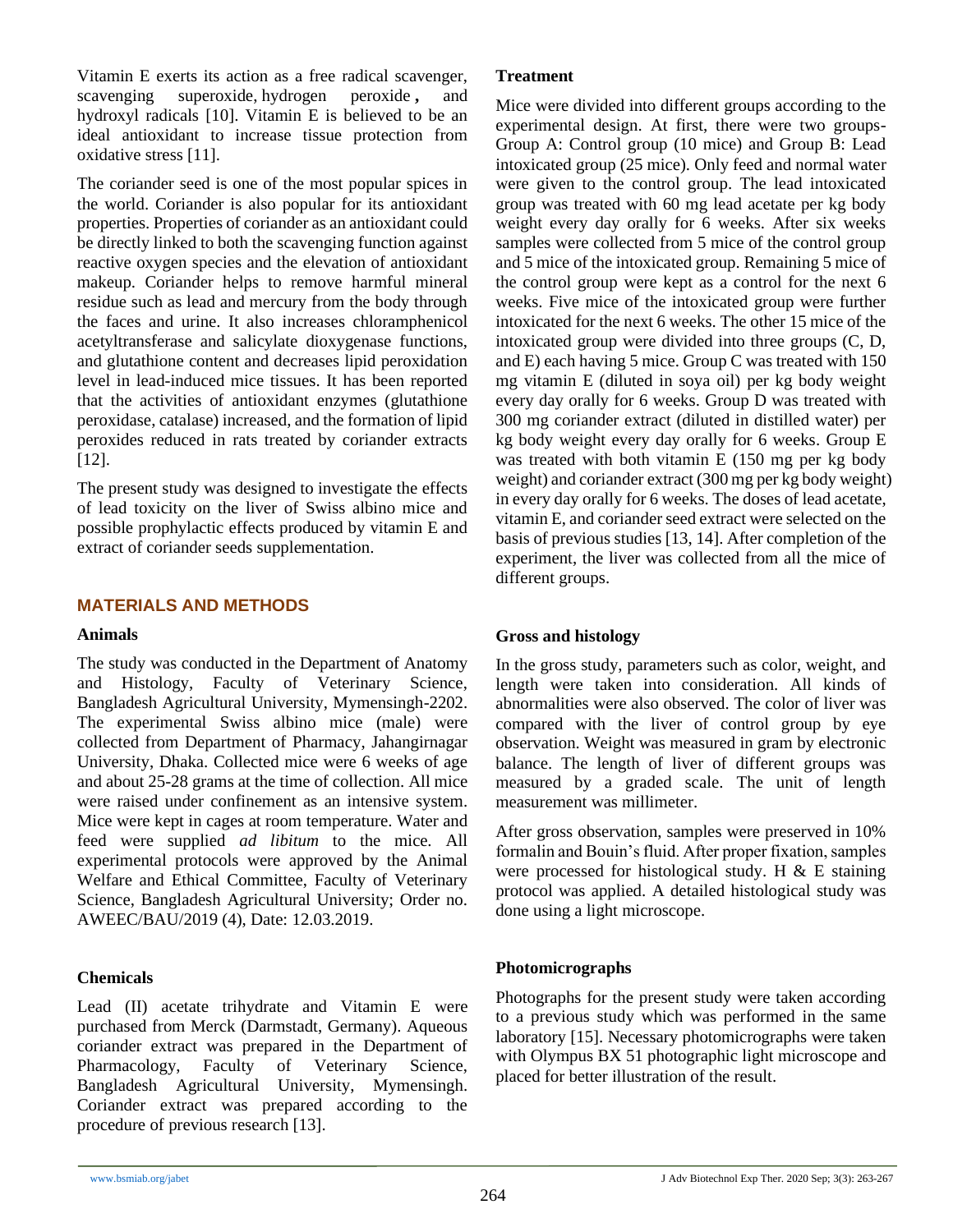#### **Data analysis**

All the collected data were then analyzed using Statistical Package for the Social Sciences (SPSS; version 22.0) software and disrobe the results in tabular form. The chisquared test was used for the analytical assessment. The differences were considered statistically significant when the p values were less than 0.05.

## **RESULTS**

Prophylactic effects of vitamin E and coriander (*Coriandrum sativum* L.) seed extract on lead-induced liver damage in Swiss albino mice were investigated in this study. Results of different parameters studied in the experiment have been presented under two subheadings. The studied results have been presented in different figures for better illustration.

#### **Gross observation**

The liver of control group was reddish (Figure 1A). The liver was also reddish in the intoxicated group (Figure 1B) and treatment groups (Figure 1 C-E). But nodular lesion was found in the intoxicated group (Figure 1B). The nodular lesion was also found in the vitamin E treated group (Figure 1C). In case of the coriander extract-treated group, the nodular lesion was not found (Figure 1D). On the other hand, the appearance of liver was found normal in combined vitamin E and coriander extract-treated group (Figure 1E). The nodular lesion was not observed in this group.



**Figure 1**. Gross observation of liver in mice. Normal appearance of liver was found in the control group (A). Nodular lesion (white arrow) was found in the lead intoxicated group (B). Nodular lesion (white arrow) was also found in the vitamin E treated group (C). Normal appearance of liver in coriander extract-treated group (D), and vitamin E and coriander extract (combined) treated group (E). Scale bar  $= 1$ cm.

The mean weights of liver in the control group, intoxicated group, vitamin E-treated group, coriander extract-treated group, and combined vitamin E and coriander extract-treated group were  $2.69 \pm 0.10$ ,  $2.21 \pm$ 0.06,  $2.32 \pm 0.12$ ,  $2.36 \pm 0.17$  and  $2.35 \pm 0.15$  g, respectively (Figure 2A).

The mean lengths of liver in the control group, intoxicated group, vitamin E-treated group, coriander extract-treated group, and combined vitamin E and coriander extract-treated group were  $30.43 \pm 0.88$ , 27.14  $\pm$  0.46, 30.50  $\pm$  0.59, 27.29  $\pm$  1.19 and 29.29  $\pm$  0.81 mm, respectively (Figure 2 B).



**Figure 2**. Weight (A) and length (B) of liver of mice in different groups (Mean ± standard error).

#### **Histological observation**

In the present study, the liver was found with normal histological architecture in the control group (Figure 3A). In the lead intoxicated group, congestion in central vein and nodule with fibrous covering were found in some sections (Figure 3 B-C). The appearance of liver was found normal in vitamin E treated group, coriander extract-treated group, and combined vitamin E and coriander extract-treated group. Congestion in the central vein and nodular lesion were not observed in these groups (Figure 3 D-F).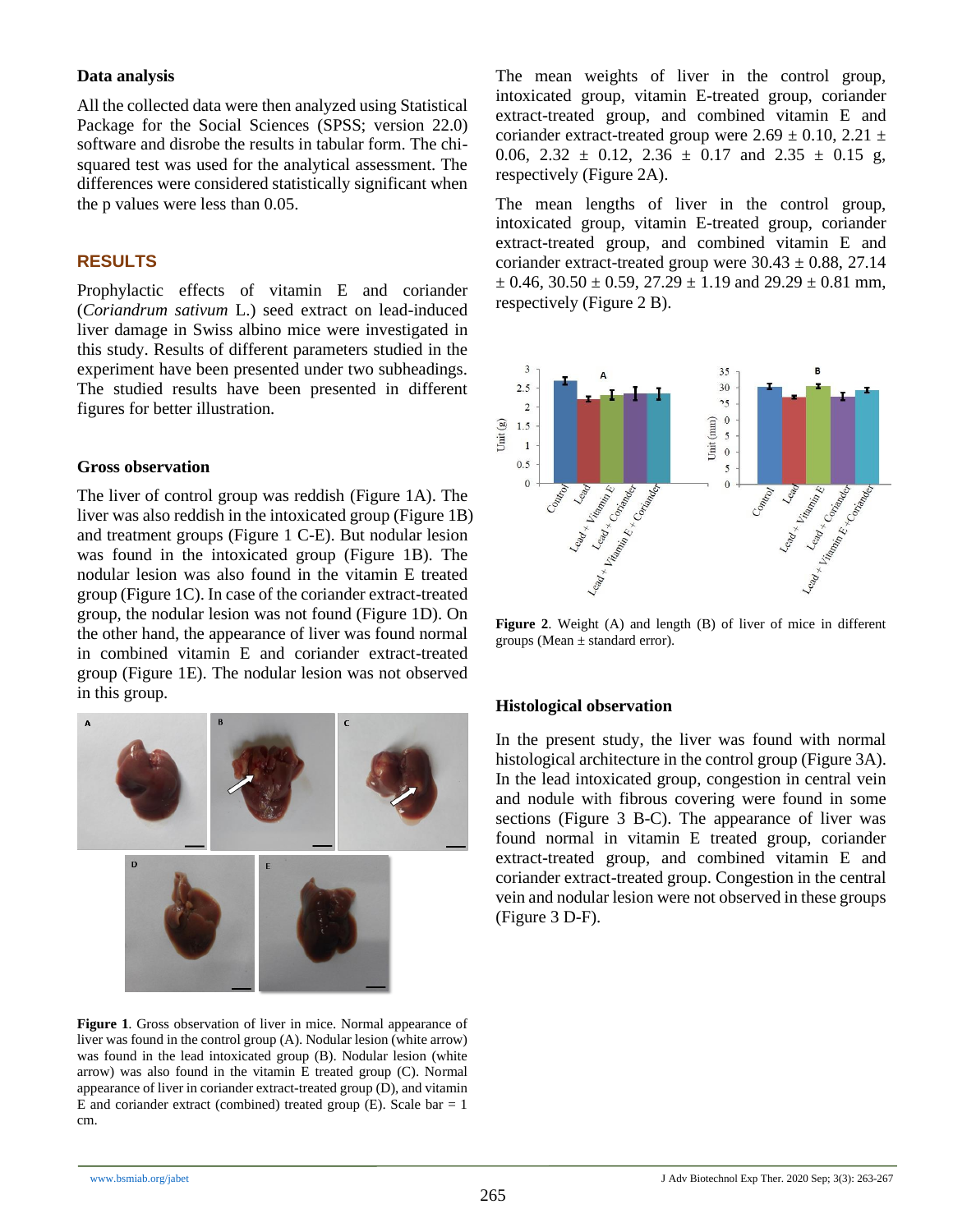

**Figure 3.** (A-F): Histological observation of liver in mice (H&E). Normal appearance of liver was found in the control group (A, 10X and 40X). In the lead intoxicated group, congestion in the central vein (white arrow) was found in some sections (B, 10X and 40X). In addition, nodular lesion (blue arrow) was also found in some sections of this group (C, 10X and 40X). Appearance of liver was found normal in vitamin E treated group (D, 10X and 40X), coriander extract-treated group (E, 10X and 40X), and vitamin E and coriander extract (combined) treated group  $(F, 10X \text{ and } 40X)$ .  $CV = Central$  vein. Scale bar: 5 μm (10X) and 1 μm (40X).

# **DISCUSSION**

In the present study, the prophylactic effects of vitamin E and coriander (*Coriandrum sativum* L*.*) extract on leadinduced hepatic damage in Swiss albino mice were investigated in detail by gross and histological studies.

Livers of all groups were found reddish. The nodular lesion was found in the lead intoxicated group of mice. Regarding nodular lesion, literature is not available. However, some researchers reported regarding carcinomatous lesion which is partially consistent with my findings [6]. They reported that nuclear polymorphism is seen in hepatic dysplasia and carcinomatous lesion due to lead toxicity. The actual mechanism of nodule formation is unknown. But this may be due to increased cellular activity and nuclear interruption in the mechanism of lead detoxification.

Vitamin E was found unable to reduce the nodular lesions in the liver as the nodular lesion was also found in the vitamin E-treated group in the present study. It indicates that the properties of vitamin E as an antioxidant are not effective to reduce the nodular lesion, although some investigators described the role of vitamin E as an antioxidant [9]. The nodular lesion was not observed in the coriander extract-treated group in the present study. It indicates that the properties of coriander extract as an antioxidant can prevent the formation of nodular lesion in the liver. This report is supported by the findings of previous researchers [13]. They suggested that aqueous and ethanolic extracts of *Coriandrum sativum* can prevent or slow down the oxidative damage induced by lead in mice. The nodular lesion was not observed in vitamin E and coriander extract-treated group. This may be due to the fact of the combined actions of vitamin E and coriander extract.

The mean length and mean weight of liver in the lead intoxicated group were reduced in comparison to the control group. This is partially supported by the other research findings which found decrease growth rate in rats when fed with lead [16]. More probably, decreased weight of liver is due to reduced body weight.

In the lead intoxicated group, congestion was found in the central vein in some of the sections in the present study. In addition, nodule with fibrous covering was found in this group. Present findings are partially consistent with the previous report of carcinomatous lesion in which lead has been classified as a possible human carcinogen on the basis of sufficient evidence for carcinogenicity in experimental animals but inadequate evidence for carcinogenicity in humans [17].

Normal histology of liver was found in vitamin E treated group, coriander extract-treated group, and vitamin E and coriander extract (combined) treated group in the present study. There was no congestion in the central vein of liver in these groups. This may be due to the antioxidative actions of vitamin E and coriander extract. This is supported by the findings of other researchers. It has been reported that vitamin E is an ideal antioxidant to increase tissue protection from oxidative stress [11]. It has also been reported that vitamin E has an antioxidant function and other functions include enzymatic activities, gene expression, and neurological function [18].

# **CONCLUSIONS**

Lead is the most abundant toxic metal in the environment. The present findings revealed that lead has detrimental effects on the liver of mice. Lead was found to cause nodular lesion and congestion in the central vein in liver of mice. Vitamin E showed its antioxidative effects in the present study. Vitamin E was found effective against congestion in the central vein of liver but was ineffective to prevent the formation of noduar lesion in the liver. Treatment with coriander extract was found more effective than treatment with vitamin E in lead intoxicated mice. The gross and microscopic architecture of liver was found normal in this group. The gross and microscopic architecture of liver was also found normal in vitamin E and coriander extract (combined) treated group. The present investigation may serve as baseline data about the harmful effects of lead toxicity and efficacy of vitamin E and coriander extract against lead toxicity. Further research needs to be carried out to isolate and purify the active principle involved in the antioxidant activity of coriander seed.